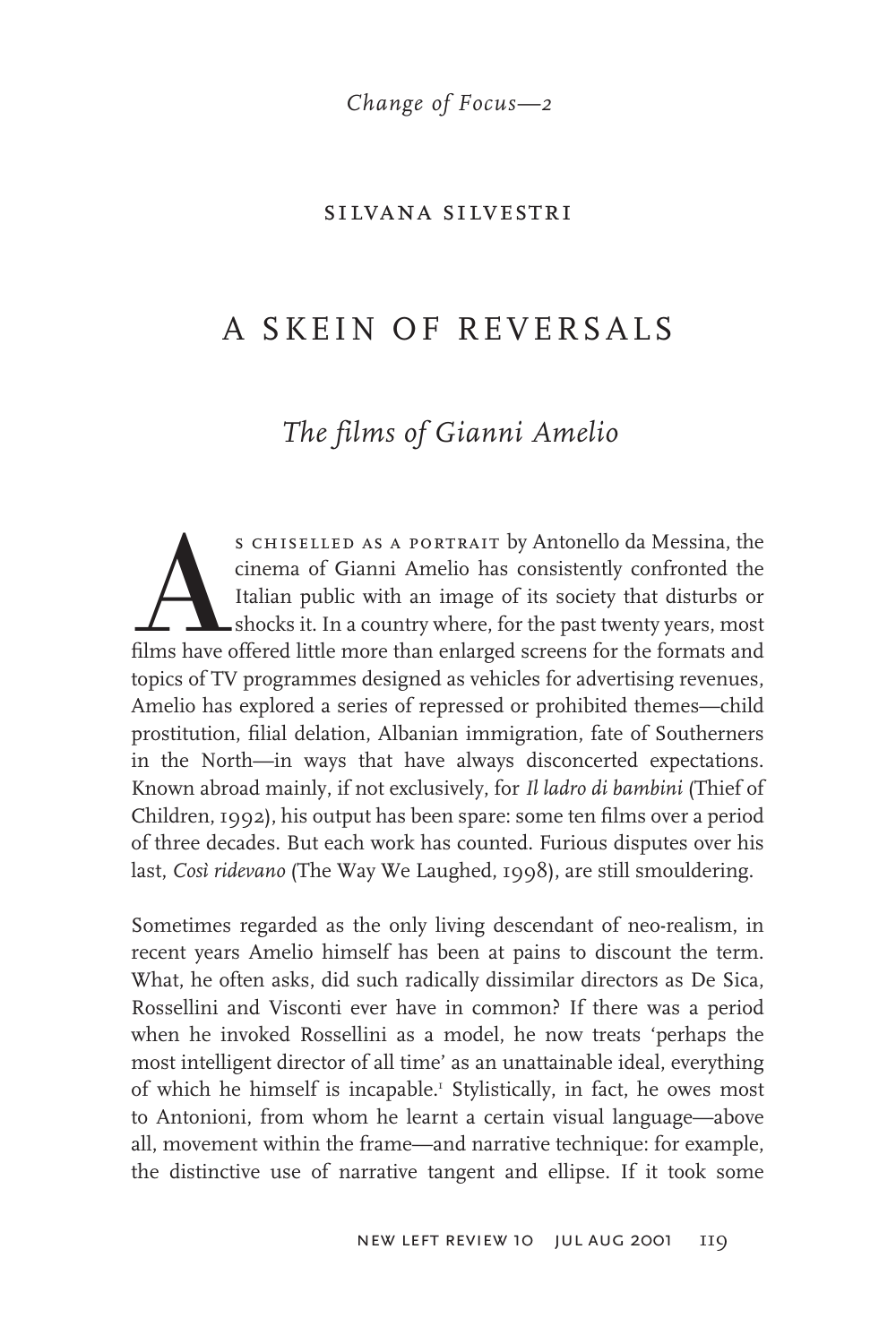time for critics to realize this, it was because his subjects were so different. Where the occasion of Antonioni's cinema is nearly always relations between the sexes, the most striking single fact about Amelio's films—setting him apart from all the neo-realists, too—is their complete absence. No kiss has ever crossed his screen; he has even claimed he would not know how to film one. It is probably this abstention from what is, after all, the most popular of all cinematic themes, common to high and low forms alike, that has deprived Amelio of the international fame his predecessors enjoyed, and which he certainly merits—though this may also have something to do with a general marginalization of Italian films, for other reasons. Whatever the causes, there is no doubt that the world at large has yet to realize that Italy possesses a true successor to its greatest directors. Amelio's originality, it might be said, is to have crossed the themes of De Sica, Rossellini and Visconti—all three, actually—with the forms of Antonioni. The result is something unlike any of them.

#### *Stealing an apprenticeship*

Amelio was born in a family 'even lower than the working class', in a tiny village in the Sila mountains of Calabria in  $1945$  ('for the first time', he says with a touch of coquetry, and 'again around 1950 with the birth of Cinemascope'). His mother was fifteen and his father seventeen at the time. At the age of twenty-one, his father left for South America and 'came back ten years later as poor as he started out'. Taken at first to films by his grandmother, his favourite adolescent viewing in the movie-houses of Catanzaro was Hawks's *Hatari!*, though he was also struck by the alternative Cinemascope strategies of Kazan and Ray. Arriving in Rome at the age of nineteen, feeling acutely Calabrian, he found a job with Vittorio De Seta on *Un uomo a metà* (1965), then completed his apprenticeship working on spaghetti Westerns made in Spain, and advertisements for liqueurs and aperitifs, including a memorable performance by the singer Patty Pravo at Rome's Stazione Termini amongst a whirl of trolleys. Later he spent a year doing publicity for Alitalia. Unlike Bertolucci and Bellocchio, who were only a few years older but came from well-off, intellectual families in Parma and Rome, he had no chance of making an early debut as a director,

<sup>&</sup>lt;sup>1</sup> Goffredo Fofi, ed., *Amelio secondo il cinema*, Rome 1994, p. 14; 'Intervista a Gianni Amelio', in *Gianni Amelio: le regole e il gioco*, Turin 1999, pp. 122–3.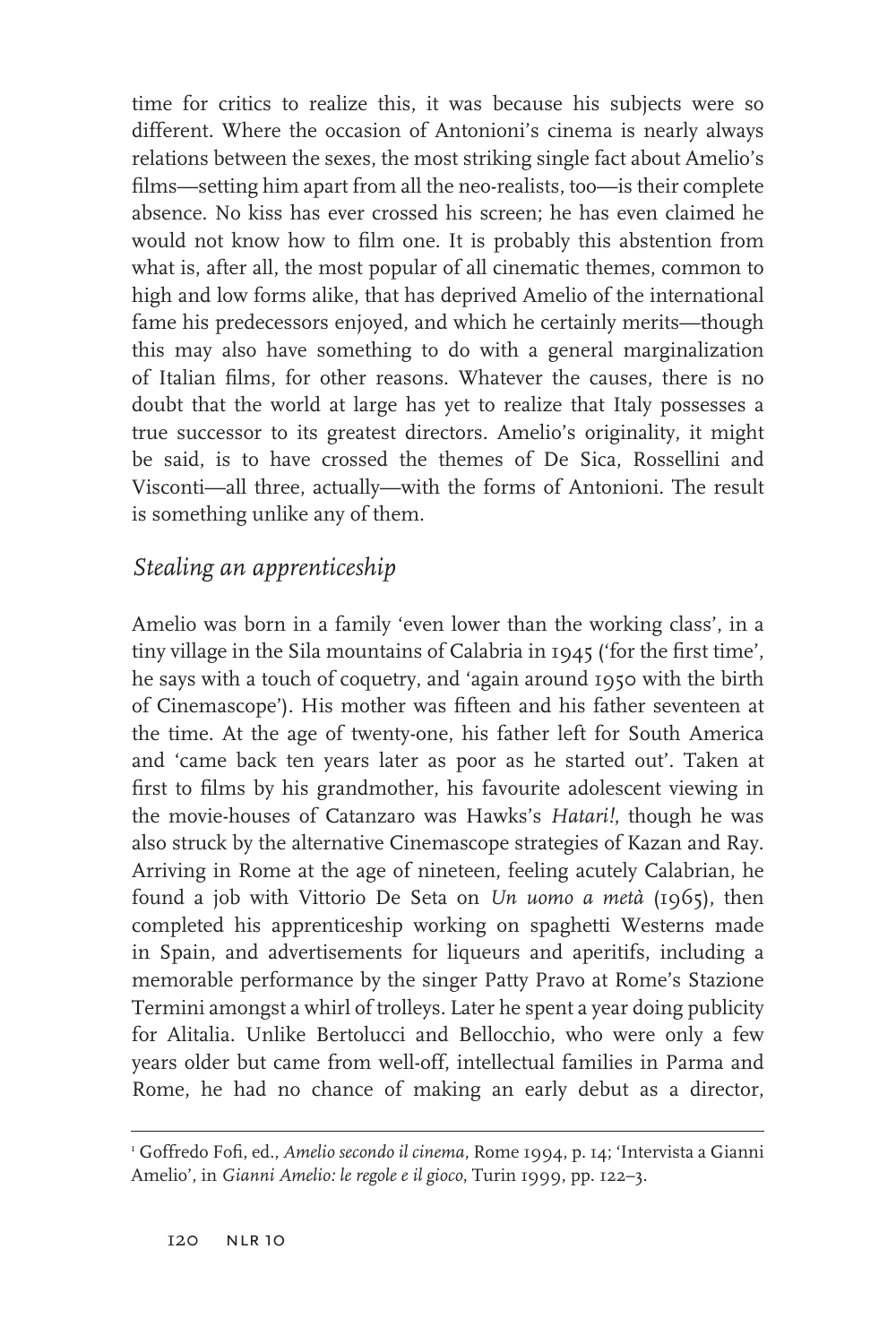and even when he had started, his career was to be marked by long periods of waiting and interruption.

Amelio's first breakthrough came when the classical cinema of moviehouses had already started to fall into an irreversible decline in Italy, as popular viewing became more and more attached to television. One consequence was that, as elsewhere, films were beginning to be produced directly for the small screen, and production was shifting to TV studios. Amelio's debut, *La fine del gioco* (1970), made for television, was also about it. A journalist, played by Ugo Gregoretti, a famous TV reporter in real life, accompanies a twelve-year-old boy from an orphanage on a train journey back to the village where he was born, intent on making a documentary about him. Badgered by his questions, the boy suddenly gets off the train, discards his shoes and walks barefoot through the fields. The village at which they arrive proves to be as empty as the relationship between the film's two main characters. *La fine del gioco* won immediate recognition for its treatment of a cynical and invasive journalism, and youthful rebellion against it. It appears to conclude with a return to an ancient and frozen past, without the possibility of change.

When the boy turns his back on his investigator, and makes off peasant-fashion into the countryside, we are looking at the founding image of Amelio's own career. The scene condenses techniques and themes that were to become part of his cinematic signature: rigour of visual composition, linkage of pride and separation, destabilization of stereotypes of the South. Here already were aspects of the country that the media of the period never represented. Italian television was born in the studios of Turin at a time when you could still see signs that read 'We do not rent to Southerners', and actual differences of language and customs were so little understood that 'mafia' films were always dubbed in the Catania dialect because it was thought easier for Italians to understand.

La fine del gioco could be seen as a development of the line of De Sica and Comencini, and Amelio has certainly owed a debt to them. Italian cinema had, in fact, a long tradition of representing encounters between an adult and a child, in which the child is typically sharper and more mature, the older person weak and worn-out, frivolous or confused. This schema generated some of the most famous works of the postwar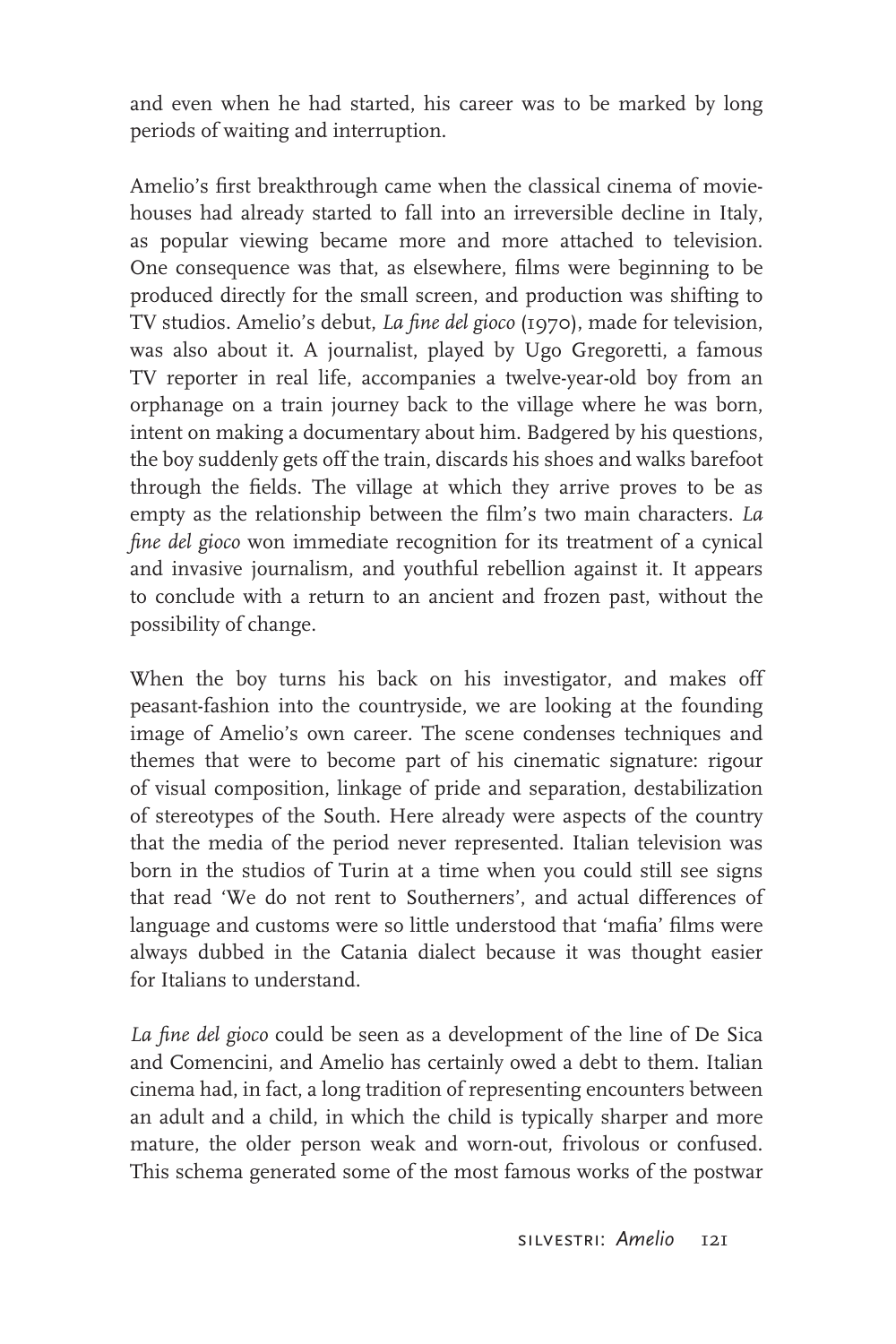period, from De Sica's *Bicycle Thieves* to Dino Risi's *Giovedì*, a remake of the sixties. But by the time Amelio made his debut, children had disappeared from the screen, as the movie industry devoted itself to sentimental dramas, risqué comedies and political films. He was the first director of the new period to return to the child as an emblem of wider processes of radical change, a visual alarm to 'the state of things'.

Amelio's second film was also made for television, with state funding for experimental productions, for which Rossellini's historical reconstructions of Louis XIV or Pascal had set the precedent. *La città del sole* (1973) takes as its central figure Tommaso Campanella, the Calabrian monk whose utopian vision of an egalitarian community in the seventeenth century anticipated many of the ideals of modern socialism. Amelio's sympathy with Campanella's revolutionary version of Christianity, accused of heresy by the Church, is plain. Collision with the feudal order preserved by Spanish rule in Southern Italy was preordained, and the film shows the increasing spiral of violence that resulted. Viewers are invited to reflect on the roots of cultural and economic oppression in the South. This was an extraordinarily bold departure for Italian television at the time, and Amelio was unable to make any more features for some years, teaching instead at the *Centro*  sperimentale—the state film school—in Rome.

In the mid-seventies, Amelio got permission from Bertolucci to make a documentary on location about the shooting of his saga *Novecento*. The film—*Bertolucci secondo il cinema* (1975)—captures interviews and pauses in the production of the epic, while Amelio operates as a kind of 'movie thief' bent on catching everything going on: big-shots of the backstage, minutiæ of the star-system, from the Hollywood actors to the director in his white scarf and Borsalino hat. Most pointedly, Amelio would use the same frames as Bertolucci, while scenes were being shot, but position his own camera to shoot them from a quite different angle to that of Bertolucci's multiple machines—in its own way, a graphic expression of the 'class battle' Amelio felt he was waging against the social advantages of a contemporary he envied, and whose slide towards Hollywood spectacle he would later contrast with the indigenous Italian tradition of Visconti.2

<sup>2</sup> *Amelio secondo il cinema*, pp. 37–9.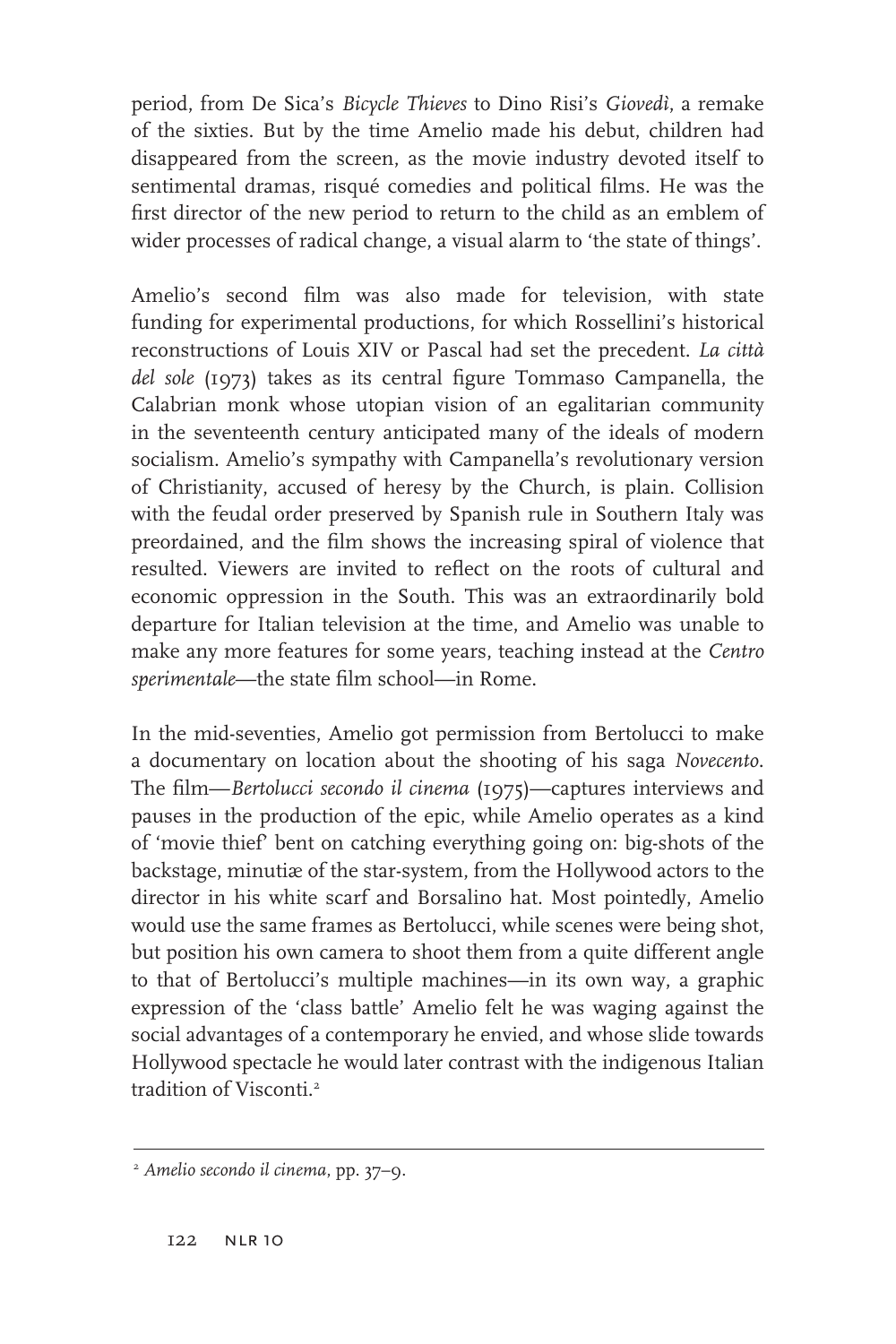Professionally, shooting Bertolucci on set was the real way to learn how to make films, he once remarked. Otherwise, however, it was therapeutic. When he was able to make his own again, they could hardly have been more different. The title of *Il piccolo Archimede* (1979) evokes another celebrated philosopher from the South. Made for television from a short story by Aldous Huxley, set in the Tuscan countryside, it juxtaposes two distant worlds, represented by a thwarted Anglo-Saxon professor and a brilliant boy of peasant origins, intuitively gifted for advanced mathematics and music. Through the difficult relation between teacher and pupil, Amelio creates a vision of Northern and Southern cultures mysteriously linked by a series of abstract clues, austerely tracked to a sudden denouement—the possible suicide of the child. Breaking with the rule that all Italian films are post-synchronized, the final scene is shot 'live', with the real voices of the actors. This chilling work—which Amelio has actually criticized for an 'excess of emotion'—was a great critical success, but got no distribution; it was only seen at film festivals.

#### *Sons and fathers*

If in *Il piccolo Archimede* the child was tacitly victim of the adult, in Amelio's next film the relation would be brutally reversed. At the turn of the eighties, Amelio was instructed by the television authorities to make a film on terrorism—a theme he greatly disliked, as an obsession of the official culture of the time, and on which he was clearly expected to produce a bien-pensant tract. Instead, he turned the subject against its exploiters, taking as his theme what he has called 'the demonization of terrorism', which he viewed as a major political mistake that prevented any understanding of its causes in Italy.3 *Colpire*  al cuore (Blow to the Heart, 1982) shows the fifteen-year-old son of a university professor at Milan developing the suspicion that his father is colluding with a pair of former pupils involved in terrorism. The boy methodically spies on his father, reports him to the police and eventually summons a massive hit-squad to seize him. With an extraordinary narrative delicacy that discriminates against none of the characters, Amelio avoids any political posturing or moralizing judgement. The coldly vulnerable teenager, whose mixture of 'progressive' correctness

<sup>3</sup> 'Beyond Neorealism: An interview with Gianni Amelio', *Cineaste*, December 1995, pp. 12–3.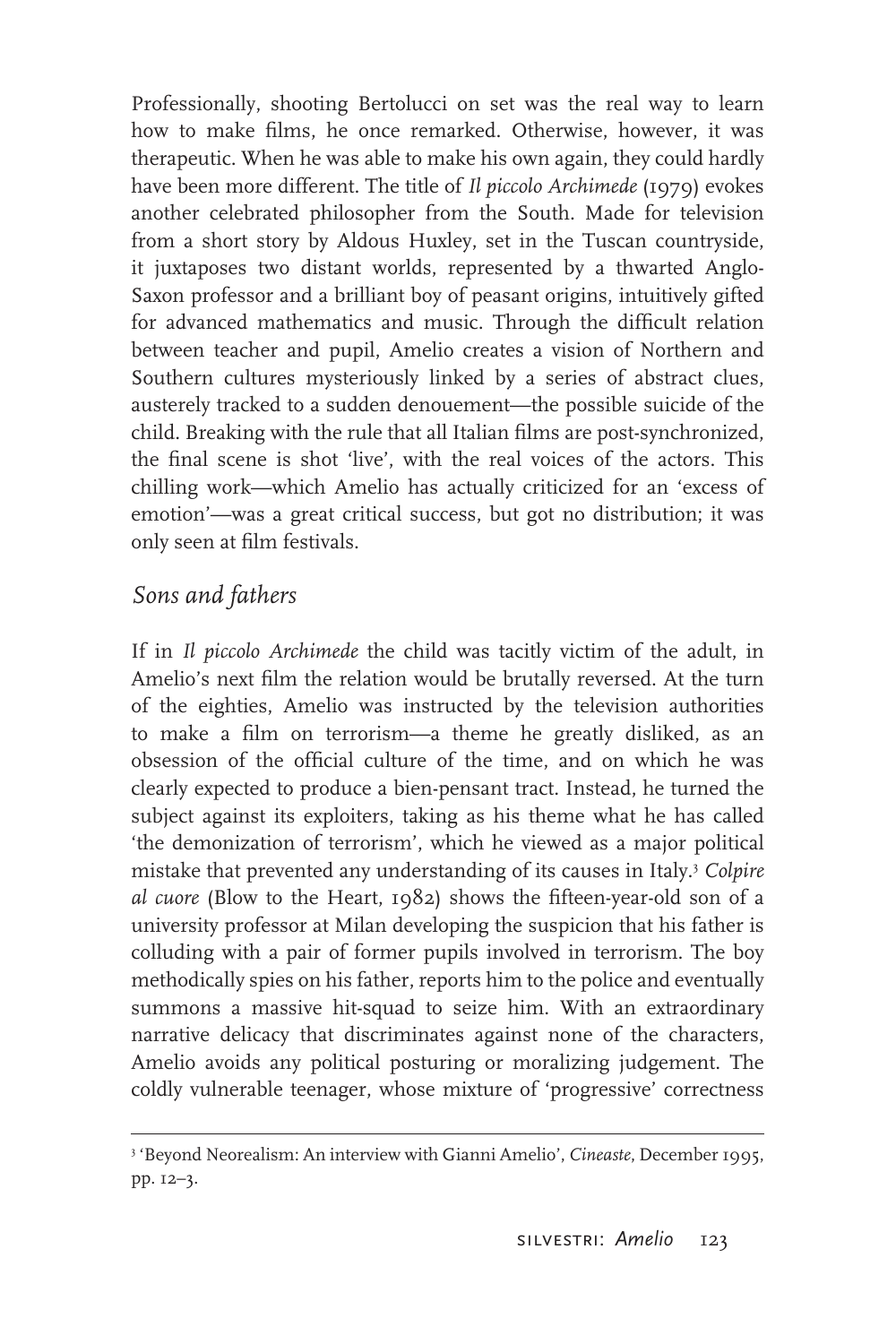and social conformism turns him into a parricidal informer, is treated with sympathy, even tenderness, throughout.

With an artist's intuition, Amelio sensed the coming of a hardened generation, moved more by ambitions than ideals, out of the moral and mental darkness of the period. This was not the edifying message the Italian state wanted. Amelio was forced to insert a small but incongruous concession to trite sentiment towards the end, and punished by the authorities for his 'bad performance'.4 *Colpire al cuore* won critical recognition as a tour de force, and made Amelio's name as a national director. But Italian television, which had commissioned the film, did its best to kill it. Only five years later was it shown for a second time on the small screen, and it was not until 1988 that Amelio was able to make another film.

Employment finally came with a commission to make a three-part television series based on a novel by Leonardo Sciascia, *La scomparsa di Majorana,* about a group of gifted young scientists working under Fermi on the first experiments with nuclear energy in the Physics Institute of Via Panisperna in Rome, in the early nineteen-thirties. One of them, Ettore Majorana, had mysteriously disappeared; Sciascia believed that he had glimpsed the tragic logic that would lead to the creation of an atomic bomb, and committed suicide. Amelio discounted this notion as far-fetched, on the grounds that the military implications of splitting the atom lay too far in the future for anyone to be moved by them at the time. The elegant film he made of Sciascia's story focuses instead on the complexities of the relationship between Fermi and Majorana, a pupil potentially more brilliant than his teacher, and the dynamics of the group that included Bruno Pontecorvo, Edoardo Amaldi and Emilio Segre. *I ragazzi di via Panisperna* takes an exemplary look at the new ruling class of the period, and the rules and transgressions of scientific and social life under it—Fermi's accommodation to fascism contrasting with Majorana's lack of adaptation. The enigma of Majorana's vanishing is left open, as Fermi sails off to fame and fortune in America.

Amelio has regretted the bio-pic format that was imposed on him, saying he would have preferred not to have to deal with real-life characters, given the pre-established expectations that typically surround them.

<sup>4</sup> 'Intervista a Gianni Amelio', pp. 132, 136, 142.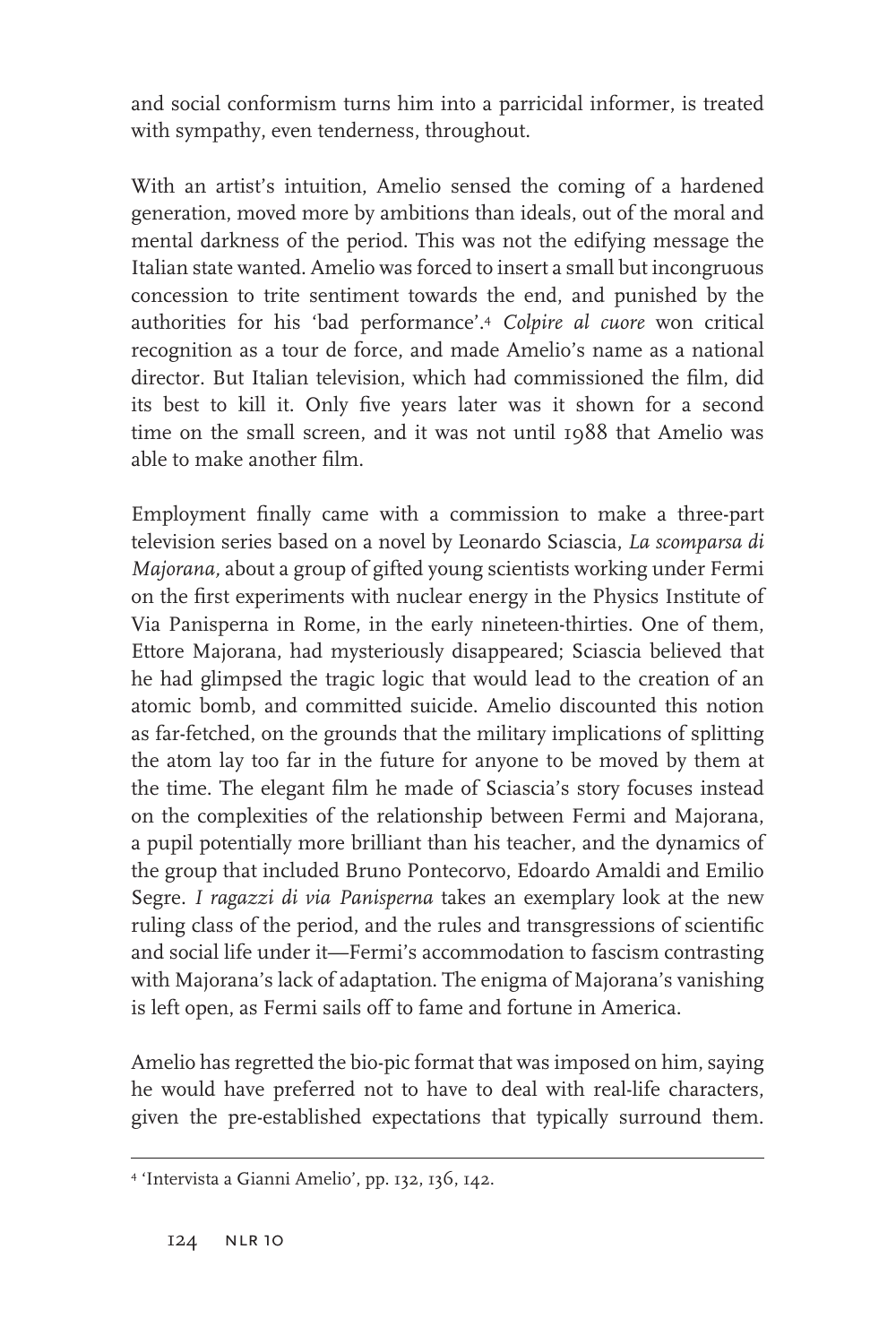Here, however, the disappearance of the central character evokes other absences: the disappearance of so many members of the Italian ruling class, not only during the war, but also in more recent times; or the many deaths—those who destroyed their own lives, those who went into exile, those who became zealous supporters of the dictatorships—in the more enlightened upper classes of Latin America; or of the young in the East, who had just begun to experience freedom before falling back under surveillance or obscure repression.

## *Criminal and judge*

If one Sciascia story was the buoy that allowed Amelio to continue working, a second finally freed him from television. Porte aperte (Open Doors, 1990) is another tale based on an actual event—a trial in Palermo in 1937 of an accountant fired for fraud who, on the same day, murders the boss who sacked him, the colleague who took his place, and his unfaithful wife. Given a free hand to adapt the original by Angelo Rizzoli, a powerful producer, Amelio—working for the third time with script-writer Vincenzo Cerami—significantly altered the structure of the narrative. We are accustomed to films that dumb down the novels on which they are based: simpler and coarser versions of a literary text are virtually a rule of the medium. But Amelio once again achieved the rare feat of generating a more complex translation. Sciascia's plot concentrates overwhelmingly on a judge in the case who tries to suspend the death penalty—and nearly succeeds, before higher authorities intervene, executing the condemned and exiling the judge to the interior; the criminal himself scarcely figures in the novel.

Amelio's film, by contrast, constructs a vivid portrait of an unrepentant killer, once a devoted fascist—Ennio Fantastichini gives an extraordinary performance—whose motives are never fully elucidated, even if mitigating circumstances are clear; but whose psychological strength proves at least equal to that of the judge himself. The result is far removed from the American-style courtroom drama which had come back into fashion in that period; let alone from TV programmes like La Piovra which exported stereotypes of a mafia-ridden Sicily all over the world. Meticulous in its recreation of a late-fascist Palermo, *Porte aperte* is still—by reason of its relatively lavish production values, and too kindly a lanky magistrate—the closest thing Amelio has ever made to a commercial film, winning indeed an Oscar nomination. Understandably,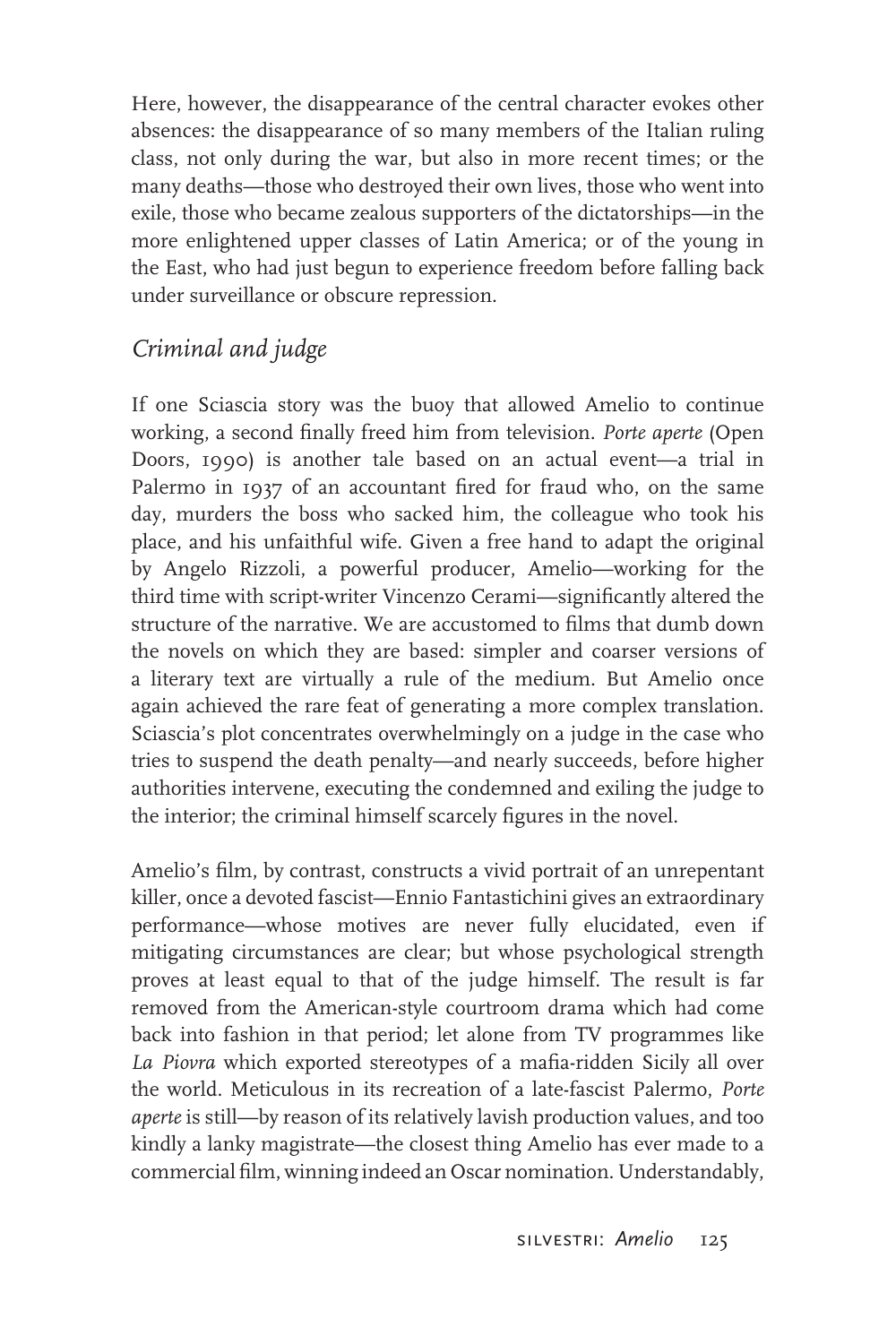he has shown some discomfort with these aspects of it. But it was the boxoffice success of this movie, made directly for the big screen, that gave him the freedom to become for the first time a pure *auteur* in his next.

*Il ladro di bambini*—'Stolen Children', as it was entitled abroad appeared in 1992, the year that the scandals of *tangentopoli* broke over the political scene, revealing the depths of the corruption that had eaten into Italian state and society since the late seventies, and shaking the post-war Republic to pieces. There is no doubt that the impact of Amelio's film came, in part, from the devastation of that moment: it could be seen as a kind of landscape of the country's moral decay. But even in calmer times, it would have registered as a masterpiece. Liberated from constraints, here Amelio returned to his starting-point in *La fine del gioco*. The film opens with a brief sequence of shocking violence: the trapping of a paedophile businessman in a dismal apartment block, where a woman prostitutes her eleven-year-old daughter to him, while her nine-year-old son sits on the staircase outside, disconsolately fingering the money his mother has given him. Police burst onto the scene, seize the man, haul the mother away to jail. When the credits have passed, we see the two children in the charge of a young *carabiniere*, Antonio, at Milan station. The rest of the film follows his quest to find an institutional home for the two, a train journey that takes them via Bologna to Civitavecchia, where a prosperous Church-run orphanage turns them away ('We can't put the girl with the others . . . no medical certificate'); to Rome; to his sister's home in Calabria, where the initial welcome turns cold when Rosetta is identified from a photo on the cover of a scandal-sheet; and finally to Sicily where Antonio is accused by his superiors of abduction.

This abortive pilgrimage down the peninsula yields a longitudinal panorama of Italy that deftly establishes each local setting in the North, Centre and deep South. But, unlike so many films that have played on the geographical contrasts of the country, here the deliberate effect is the opposite: everywhere the young policeman and his charges go, there are the same sordid officials, the same widespread cynicism among ordinary people, well used to large-scale speculation and corruption of every kind. Against this backdrop of all but unchanging ugliness, the real movement in the film occurs in the triangle of travellers themselves. Antonio, a guard initially incompetent and impatient of his charges, gradually develops compassion for them, but proves more fragile than either. Luciano, the small boy who misses nothing—a classic but forgotten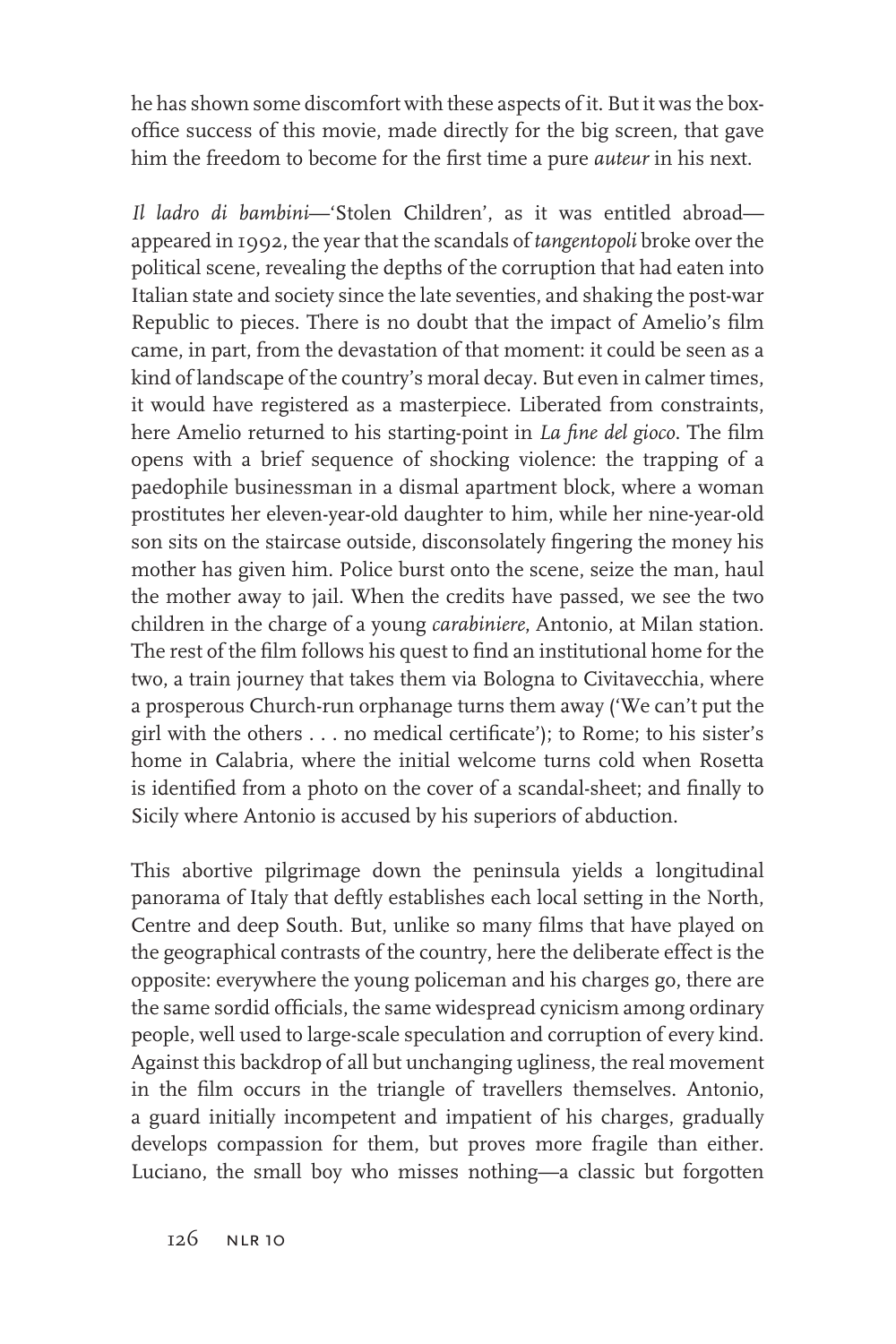device of the cinema: it is no accident that he rarely talks—watches his sister during most of the film with sullen contempt. Rosetta, more unusually, starts to emerge from her hardened chrysalis as a small, stubbornly protective and independent woman. Amelio's locations and camera-work in the final sequences of the film, a brief moment of idyll on a beach near Ragusa—before the random incident in Noto that brings disaster to the young *carabiniere* as he tries to do his duty by a couple of French tourists—deliberately recall sequences of Antonioni's greatest work.5 *Il ladro di bambini* closes with a reprise, more moving than the original, of Monica Vitti's gesture of reconciliation with her disgraced lover: Rosetta putting her coat over Luciano's shoulders as the two sit alone on the roadside, in the cold of dawn.

#### *Adriatic crossings*

The critical and public success of *Ladro* persuaded the Tuscan football and media magnate Cecchi Gori—the Centre Left's answer to Berlusconi—to give Amelio carte blanche to make a number of bigger budget movies. Two years later, he brought out his most ambitious film to date: a veritable voyage to hell in post-Communist Albania. As the credits of *Lamerica* start to roll, insets on the screen show stentorian fascist newsreels of Mussolini's annexation of Albania in 1938, celebrating Italy's conquest of its neighbour. Next, we see the arrival of a couple of crooked Italian businessmen, out to acquire a derelict shoe factory in the Albania of today. Since local regulations require an Albanian chairman, they find a human ruin who has all but lost his mind after a lifetime in Hoxha's camps, to act as a scarcely intelligible straw-man. Scared and demented, he promptly disappears, leaving the younger of the two carpet-baggers, the Sicilian Gino, to track him down.

But when Gino finds the old man again in a hospital, stripped of his belongings by child robbers, he discovers that he is actually an Italian, imprisoned after the war, who still thinks himself the twentyyear-old he was when conscripted for service by the Duce. On their journey back to Tirana, Gino loses his car to tyre-thieves and is transported with his compatriot on a truck packed with Albanians,

<sup>5</sup> 'Intervista', pp. 121–2. Amelio explains how determined he was to seek out and reshoot *L'avventura*'s exact locations.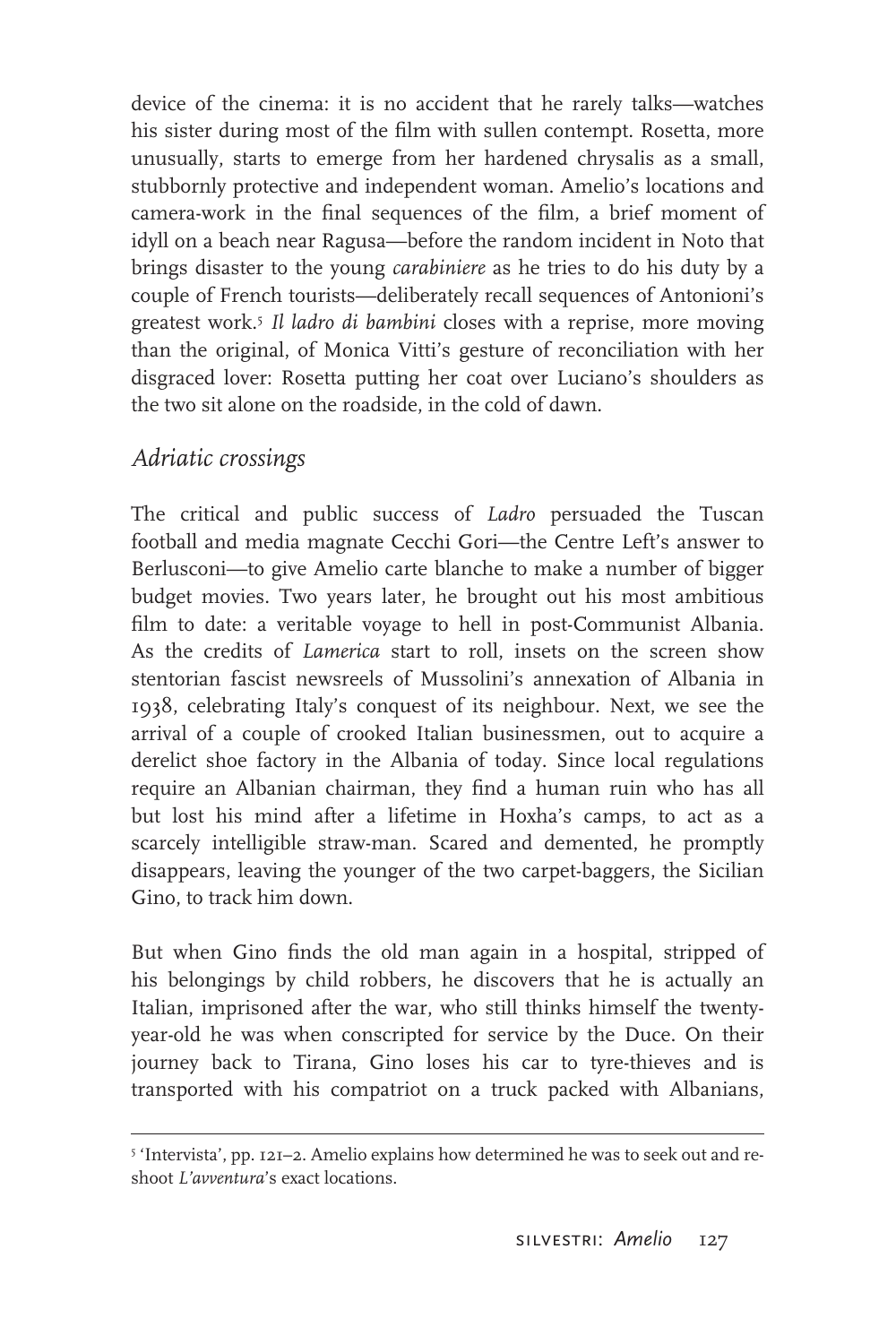some dying, trying to get to Italy. When he learns from his partner that the fraudulent venture has collapsed, Gino abandons the old man—only to be arrested for corruption in Tirana, deprived of his passport and reduced to destitution. The film ends with him on board a ship overwhelmed by Albanian refugees, clinging to every inch of it, like so many seagulls to a rock; he is one of them. Here Gino once again encounters the old man, who tells him cheerfully not to be downcast, since they are both young and will soon be arriving at their destination—'Lamerica', as it was called by emigrants of the last century, as if by shortening the name they could get there quicker.

A film of enormous energy and power, *Lamerica* is a complex work. Amelio shot it in Cinemascope, partly because of its panoramic sweep, but also because he wanted, as an Italian making a film there, entirely on location, to create an anamorphic estrangement of Albania. There is no question of his success in this. *Lamerica* presents a terrifying fresco of a society in complete dissolution, through the medium of an adventure film that is a road movie without petrol, a nightmare at 100 degrees without water—like the immigrants' ship. Ismail Kadare, Albania's greatest writer, has complained that his countrymen are represented as so desperate as to be virtually servile. Amelio, perhaps partly in response to this criticism, has claimed that he had no intention of trying to make a *Tirana città aperta*—suggesting that his Albania is no more than a metaphor for Italy itself, the true subject of the film.

This is an understandable reaction, but protests too much. Amelio did not spend a year travelling back and forth to get a sense of Albania for nothing. His film is a visionary landing on a coastline so close to Italy that it can be seen with the naked eye, destination of weekend outings in the thirties; an outpost of Communism barely 30 miles away, whose radio boasted for years of a 'complete electrification' of the country which, we now know, meant only darkness. The scars of Hoxha's rule are indelibly etched into the landscape of bunkers and slogans—and the forlorn dreamscape of illusions about the world beyond it—through which Amelio's protagonists pass. But *Lamerica* is also a savage indictment of the small-scale piratical road to free enterprise that is bringing a leprous capitalism to Albania today, a reduced version of operations conducted on a grand scale in Italy itself. The first twenty minutes of the film, as the two sharks descend on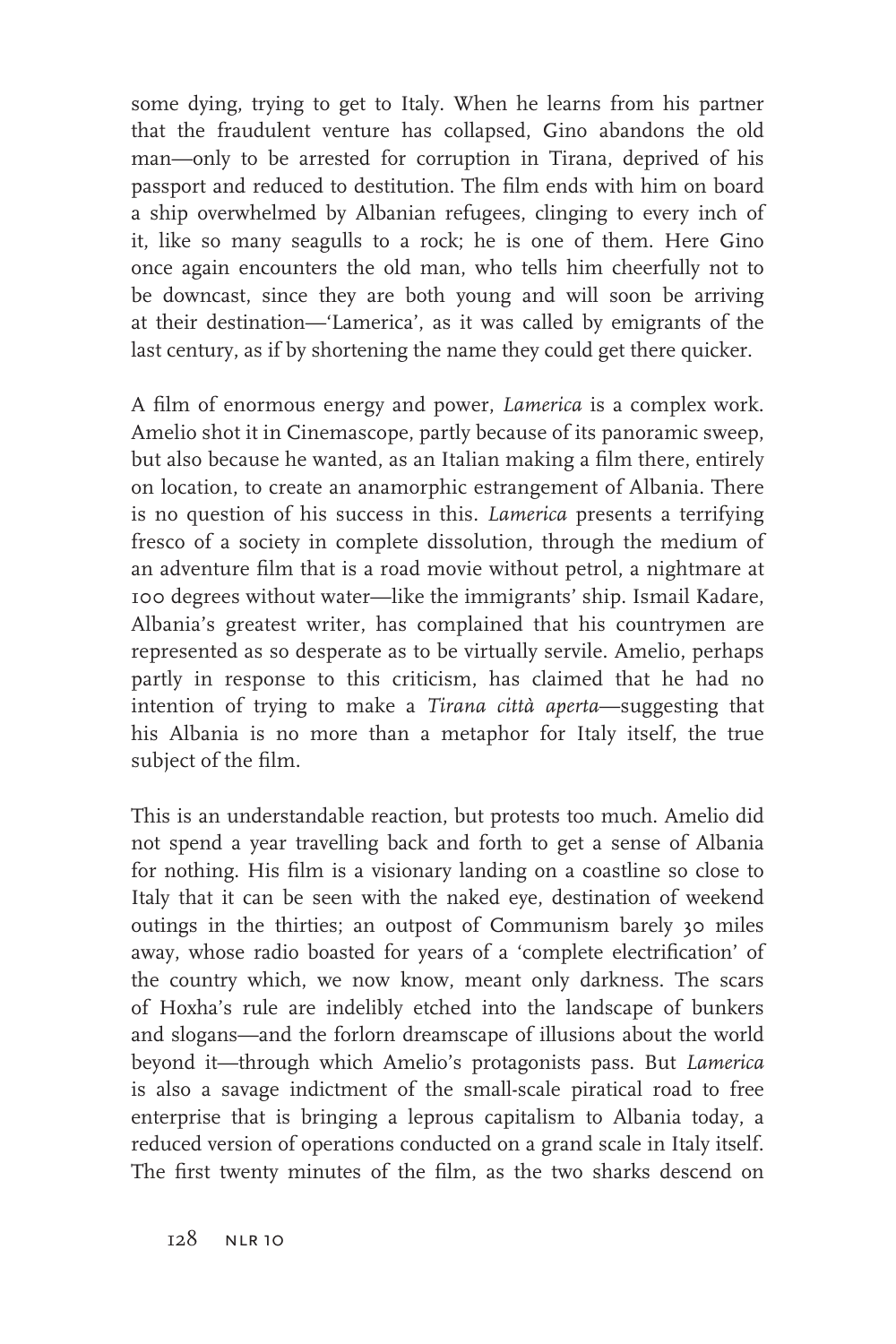Tirana to set up their fake firm, are designed as 'a sort of brush-stroke on the vulgarity and horror of our time'—the present of *both* countries.6

The narrative is then displaced diagonally towards the character of the old man, who becomes the real centre of gravity of the film as the senior fraudster drops out (Amelio has compared this movement to the drift in *L'avventura* after Lea Massari—its original focus—disappears). The quest across the countryside becomes a voyage into the past, dominating the rest of the film. Gino is utterly ignorant not only of Albania but also of the history of his own country. The ex-prisoner who becomes his companion, on the other hand, is completely unaware of the present, arrested forever in the epoch of his youth. Gradually, they discover their common Sicilian origins, only to find themselves stripped of all national identity at the end, refugees with thousands of others trying illegally to get to Italy—or America, as the old man insists in his bewilderment. The layers of meaning are charged and multiple here. Amelio has explained that one deep impulse in *Lamerica* came from the memory of his absent father, driven to Argentina without avail, in 'a painful and tragic emigration'. The desperate mass exodus of Albanians across the Adriatic, their arrival traumatizing Italian public opinion in the nineties, figures in *Lamerica* as its contemporary counterpart. These two great migratory waves, merging in the final scene, lend the whole film its energy. The haunting icon of the big ship on its way to Brindisi, crowded with innumerable faces, is a universal image. For Italians, it is a powerful visual link to the world of poverty from which we have come, to a period in our past relegated by an entire nation to a kind of collective amnesia.

### *Southern maladies*

Here lies, no doubt, the main reason why Amelio's most recent film has proved so unpopular. If De Sica is present in *Ladro* and—despite everything—Rossellini in *Lamerica*, with *Così ridevano* we enter Visconti territory. Comparison with *Rocco and his Brothers* is inescapable. In the 1950s an illiterate worker, Giovanni (Enrico Lo Verso—Amelio's lead actor in all three of his last films) arrives in Turin from Sicily, ready to undertake any kind of work to help his younger brother Pietro graduate from teacher-training college, where he has already learnt to be ashamed of the dialect to which his sibling is confined. Giovanni believes that the

<sup>6 &#</sup>x27;Entretien avec Gianni Amelio', *Positif*, December 1994, pp. 26–7.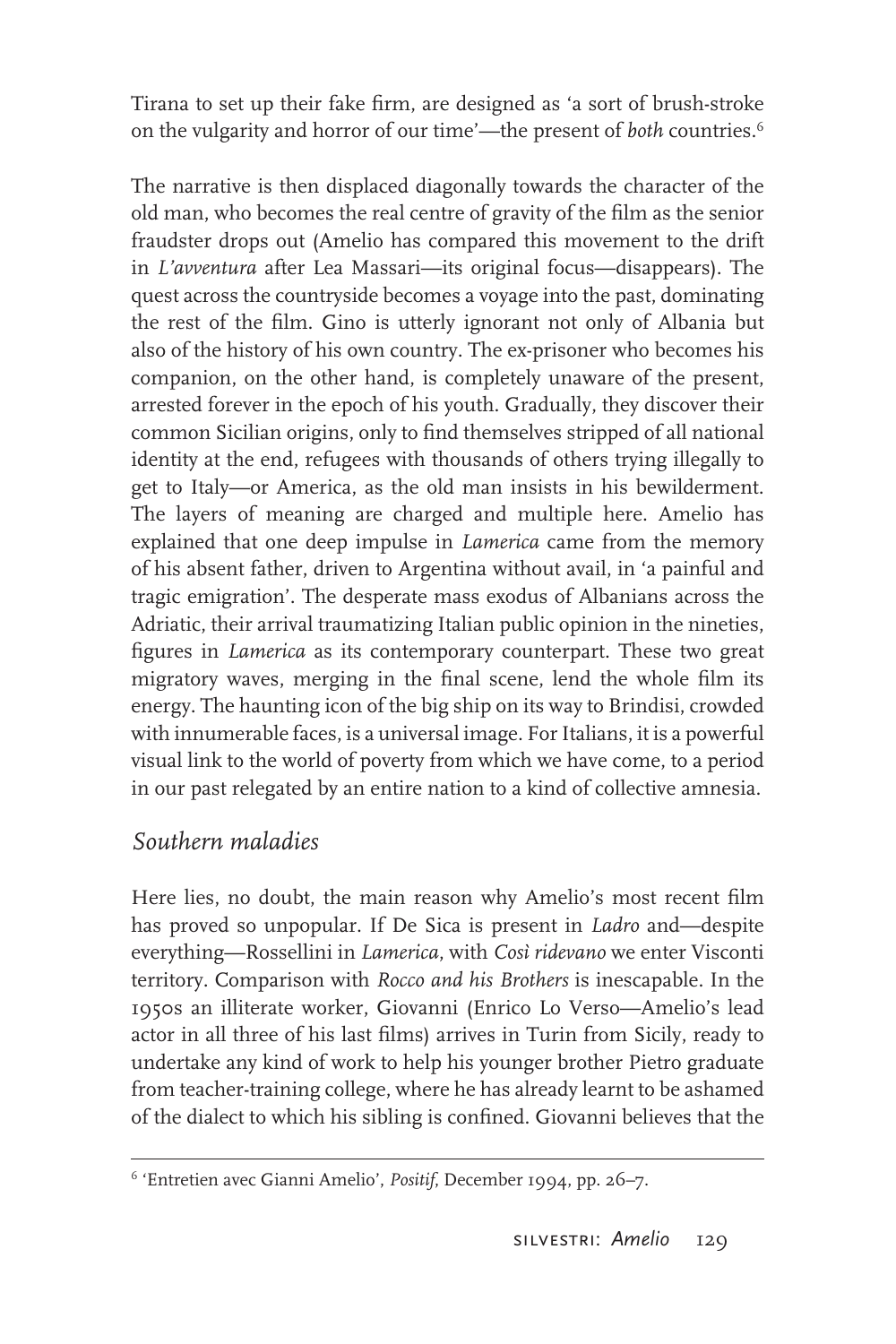only road to social advancement is through the acquisition of culture but, trying to make his way in Turin, ends up as a small-time *mafioso* and killer, while Pietro rejects work and studies alike.

The fate of Southerners in the North is, of course, a long-standing theme in Italian cinema. Amelio's film met with a barrage of hostile criticism and public rejection because it defied so many traditional expectations of the genre. *Così ridevano* does not present internal emigration as a violent deracination or tragic ordeal. Amelio, who has frequently expressed his aversion to a certain Southern *vittimismo*—'the real Southern malady is the feeling that abandonment and pride are a privilege'—believes the move to the North in post-war Italy should be seen as a normal demographic flow, quite unlike the trauma of overseas emigrations, bringing less a deracination than a chance to enrich native roots.7 In fact, his film focuses more on the inadequacies of the Southern immigrant than on what the haughty kindness of the Northern city has to offer here represented in terracotta colours of earth and blood, rather than the perennial grey of the Turinese fog, in which all destinies merge.

*Rocco and his Brothers* has strong melodramatic features—like all Visconti's cinema, with its affinities to opera. Amelio's story of brothers, too, is not without elements of melodrama, but here they are scoured of any glamour: there is no Nadia to provide sexual heat. Poverty and tension are redeemed only by the strange fraternal passion that, in the end, leads Pietro to assume the crime Giovanni has committed. We see the fear inspired in those around them by ordinary people who bring with them different cultures, speak an incomprehensible language and use their own traditions to get by. Despite Amelio's disavowals, part of the shock caused by the film was the sensation of seeing ourselves as, only yesterday, little better than Albanians, in a country that has become increasingly intolerant and, perhaps, even more racist than under fascism.

The film's relationship to the past it depicts is in this sense, as in others, radically unsettling. Much of it is like a minefield, where certain scenes have no correlates in reality, but draw their power from a tangle of repressed thoughts. Amelio—in another choice that disconcerted critics—does not represent any of the familiar historical features of

<sup>7</sup> *Amelio secondo il cinema*, p. 43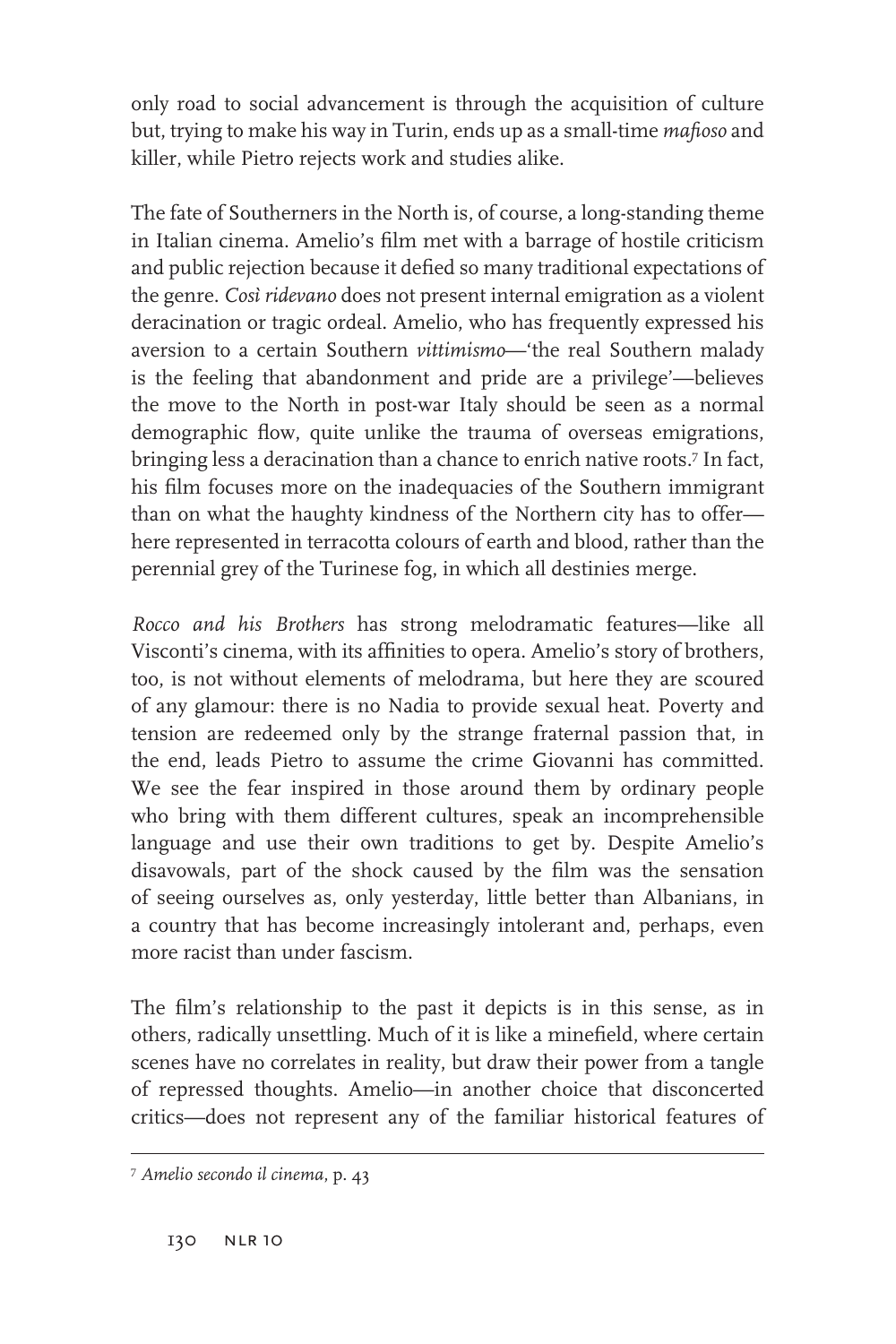the period: the cultural vitality of Turin, its growing prosperity, the major industrial struggles and sophisticated political debates of the time. Any hint of nostalgia is banished. The Turin we see on the screen is very similar to the wealthy city of today, which systematically excludes those from other cultures. The combative working class of the period—1958–1962—is absent, just as it is almost invisible today. The red flags that mean nothing to the main characters in the film are, likewise, more or less blanks to most contemporary viewers. Yet our very distance from that post-war period appears, mysteriously, on the screen: figures who were vital within society, but who have never found a space in the cinema, come alive in the resolute black and red of Luca Bigazzi's camera-work. *Così ridevano* is a dark film, offering us little consolation. The voyage to the North yields only disillusion—the pessimistic conclusion that 'Italy after the fifties, which we hoped would be enriched by culture, in reality has lost even the memory of it'.<sup>8</sup>

Last year Amelio returned to the South, for what can be seen as a coda. He made a documentary on a region devastated by the earthquake of 1982, a natural disaster worsened beyond measure by political corruption and neglect—filming places like Conza, an abandoned town destroyed by three successive quakes, and Lioni, where seven hundred people still live in asbestos prefabs ('we are used to it by now, we have lived here for twenty years'). *La terra è fatta così*—the title comes from the words of a woman he interviewed—tells the story of a South which is a seismic zone in a series of ways: a region of literal earthquakes, of uprootings in search of work to survive, of jerry-built constructions wrecking the coastline, of desolate mountain villages in Calabria. The peasant world has vanished and development has levelled customary ways of life, erasing differences between people, without any of the inherited problems of the past being resolved. Such is the 'Southern Question' today.

The power of Amelio's cinema comes from an underlying fidelity to this background—whose principal expression, however, is not any particular repertoire of social themes, but an extraordinary consistency of psychological preoccupations. Every one of his films is constructed around the tensions between two individuals, related and separated not by sex, but by age or knowledge. Father and son—*Colpire al cuore*; teacher and pupil—*La città del sole*, *Il piccolo Archimede*, *I ragazzi di Via* 

<sup>8</sup> 'Intervista', pp. 143–4.